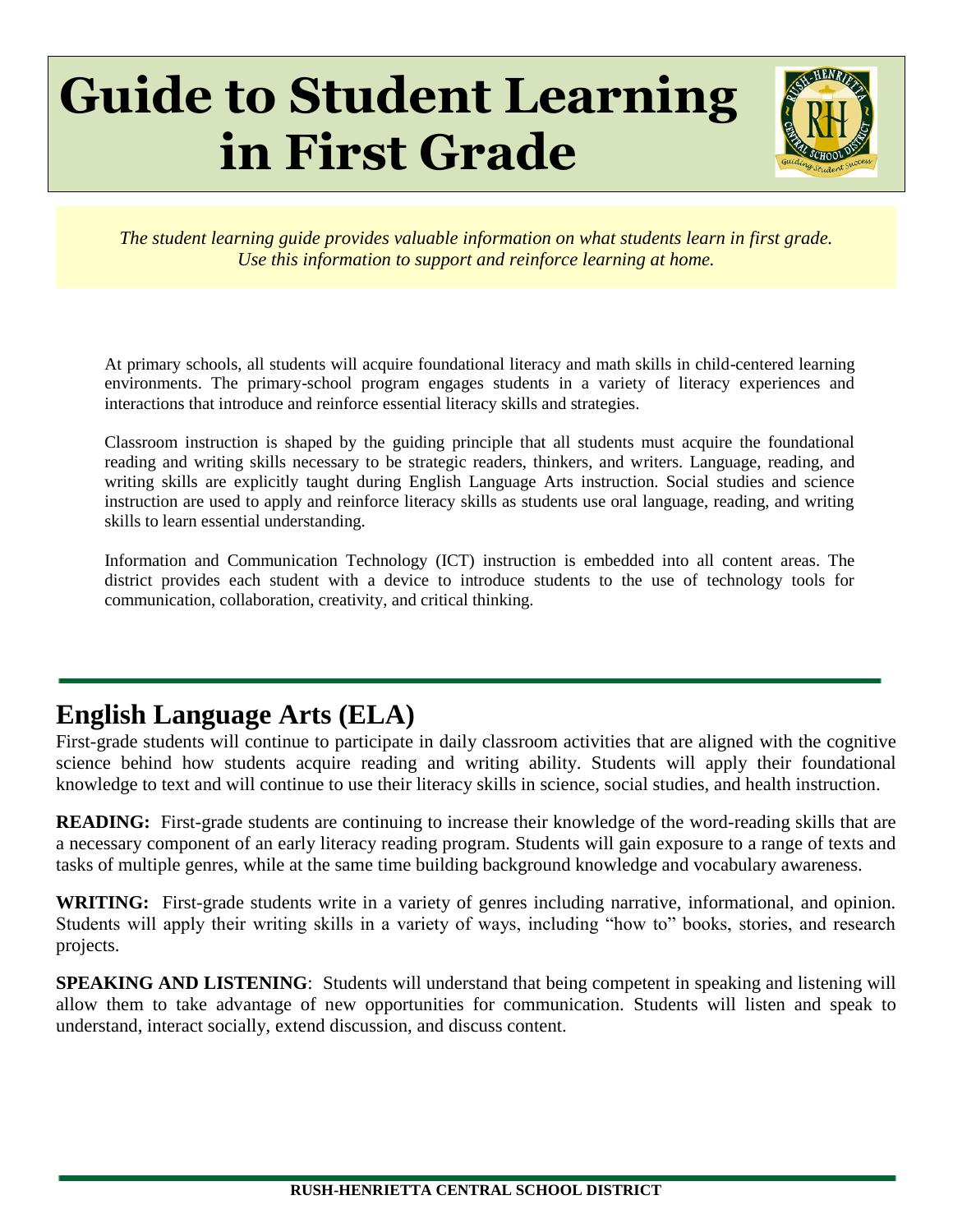## **Mathematics**

In first grade, instructional time is focused on four critical areas that will enable students to:

#### **Develop an understanding of strategies for addition and subtraction within 20**

- Students develop strategies for adding and subtracting whole numbers.
- Students model mathematical situations of joining together and take apart to develop understanding of addition and subtraction.
- Students use properties of addition to add whole numbers and develop the strategy of making a 10 to solve addition and subtraction problems within 20.
- Students build an understanding of the relationship between addition and subtraction.

#### **Develop an understanding of whole number relationships and place value, including grouping in tens and ones**

- Students develop, discuss, and use efficient, accurate, and generalizable methods to add within 100 and subtract multiples of 10.
- Students compare whole numbers (at least to 100) to develop understanding of and solve problems involving their relative sizes.
- Students begin to think of whole numbers between 10 and 100 in terms of tens and ones (especially recognizing the numbers 11 to 19 as composed of a 10 and some ones).
- Through activities that build number sense, they understand the order of the counting numbers and their relative magnitudes.

#### **Develop an understanding of linear measurement and measuring lengths as iterating length units**

Students develop an understanding of the meaning and processes of measurement, including underlying concepts, such as iterating (the mental activity of building up the length of an object with equal-sized units) and the transitivity principle for indirect measurement.

#### **Reason about attributes of, and composing and decomposing geometric shapes**

- Students compose and decompose plane or solid figures (e.g., put two triangles together to make a quadrilateral) and build understanding of part-whole relationships, as well as the properties of the original and composite shapes.
- As they combine shapes, students recognize them from different perspectives and orientations, describe their geometric attributes and determine how they are alike and different.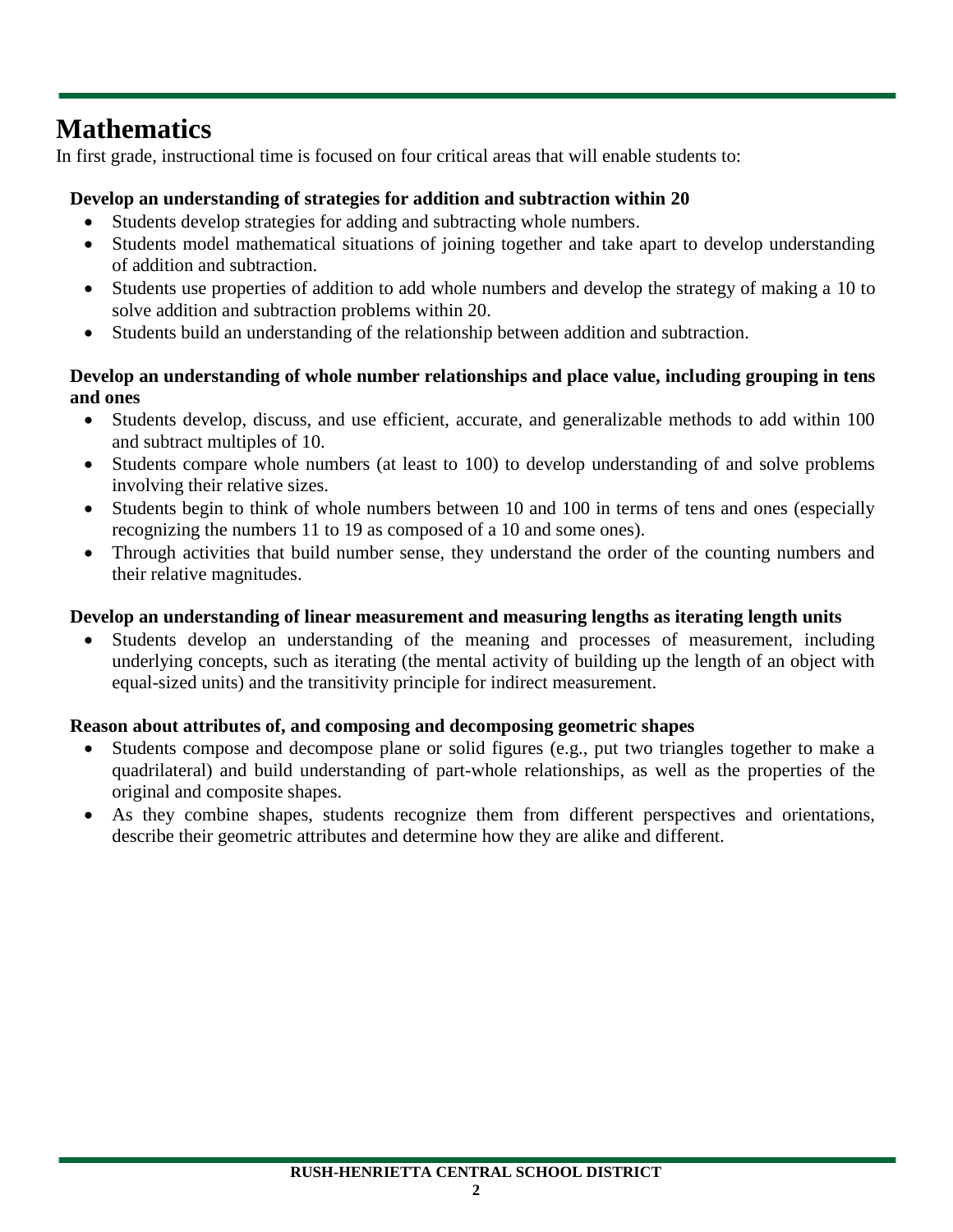## **Social Studies**

In first grade, students learn about "My Family and Other Families, Now and Long Ago." Students develop an awareness of cultural diversity. Students learn about how families live and work together to meet their needs and wants. Students explore different aspects of the economy such as jobs, transportation, income, saving, spending, and recycling. Students begin to learn about the geographical concepts of city, state, and nation. First grade Social Studies unit topics and learning outcomes include:

#### **Rights, Responsibilities and Roles of Citizenship**

- Citizenship and what makes a good citizen.
- Famous Americans and national holidays.
- How governments help to create peace and protect the rights of individuals and groups.

#### **Families: My Family and Other Families**

- Describe similarities and differences in families, customs, and traditions.
- Families change over time.

#### **Geography: Places in My Community and Local Region**

- Maps and map tools, such as legends and cardinal directions, can help us navigate from one place to the next, provide directions, or trace important routes.
- Maps are used to locate important places in the community, state, and nation.

#### **Economic Choices: Meeting our Needs and Wants**

- People make economic choices as producers and consumers of goods and services.
- People and families work to earn money to purchase goods and services.
- People make decisions about how to spend and save the money they earn.

### **Science**

In first grade, science instruction will help to foster an understanding of scientific facts, concepts, and methods through hands-on learning and use of informational text. Students will participate in a variety of activities to deepen their understanding of the following scientific **core ideas**:

#### **Magnets and Magnetism**

- Exploring forces
- Analyzing the properties of metals
- Comparing magnetic attraction to magnetic repulsion

#### **Weather and Space Systems**

- Predicting the movement of the sun, moon, and stars
- Observing the phases of the moon
- Analyzing seasonal patterns on Earth

#### **Organisms**

- Comparing human and animal body systems and functions
- Exploring the inheritance of traits

**The crosscutting concepts** of patterns, cause and effect, structure and function, and influence of engineering/technology/science on society and the natural world are identified as organizing concepts for the core ideas listed above. The first-grade performance expectations rely heavily on students' abilities to utilize grade-appropriate **science and engineering practices**, such as planning and carrying out investigations, analyzing data, constructing explanations and designing solutions, and obtaining, evaluating, and communicating information. Students are expected to use these practices to demonstrate their understanding of the core ideas listed above.